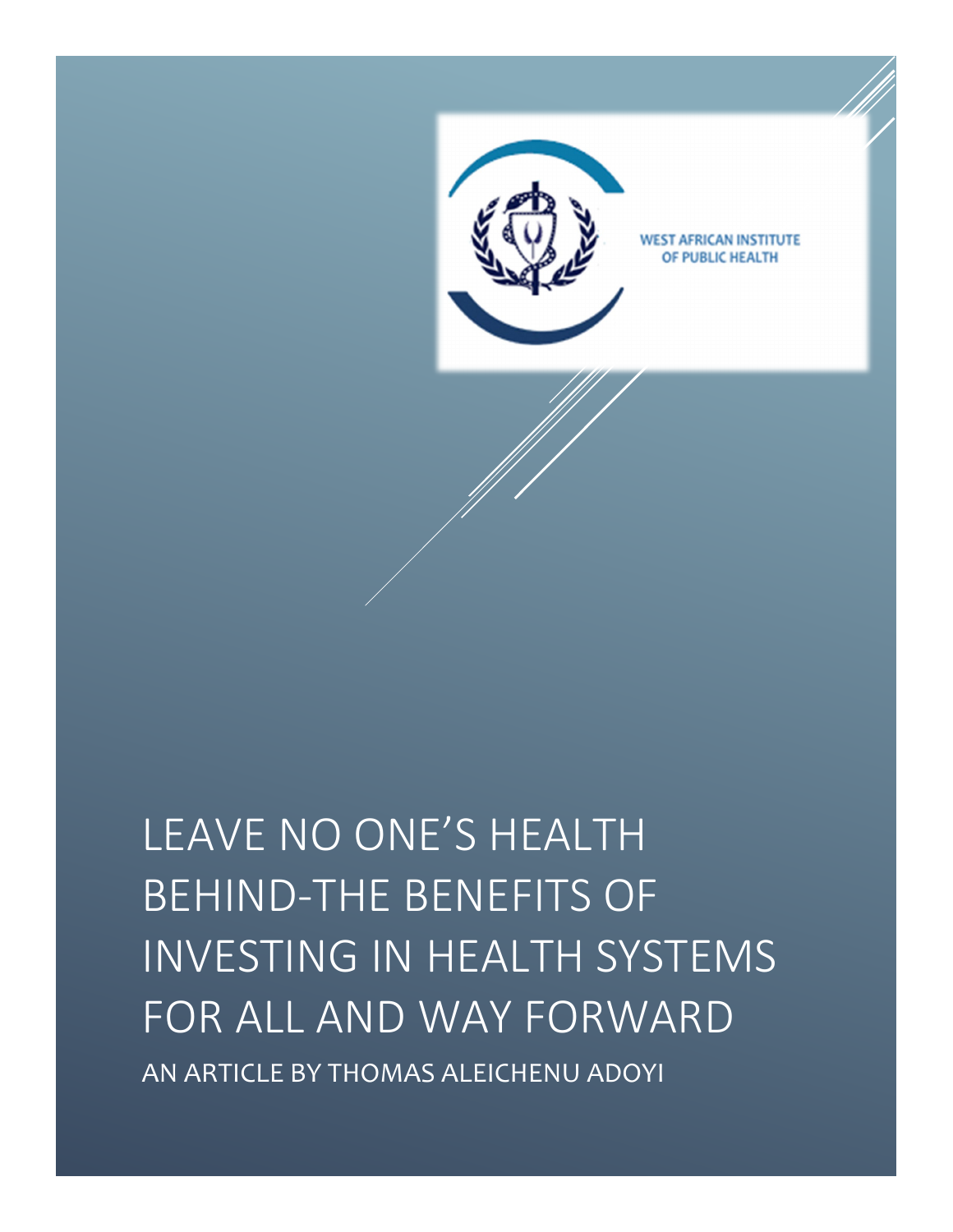**LEAVE NO ONE'S HEALTH BEHIND-THE BENEFITS OF INVESTING IN HEALTH SYSTEMS FOR ALL AND WAY FORWARD**



An Article by Thomas Aleichenu Adoyi Programme Assistant, West African Institute of Public Health [tadoyi@publichealth-edu.org](mailto:tadoyi@publichealth-edu.org) 

© December 2021

**Disclaimer:** This policy brief is the work of the author and perspectives may not necessarily represent the position of the West African Institute of Public Health.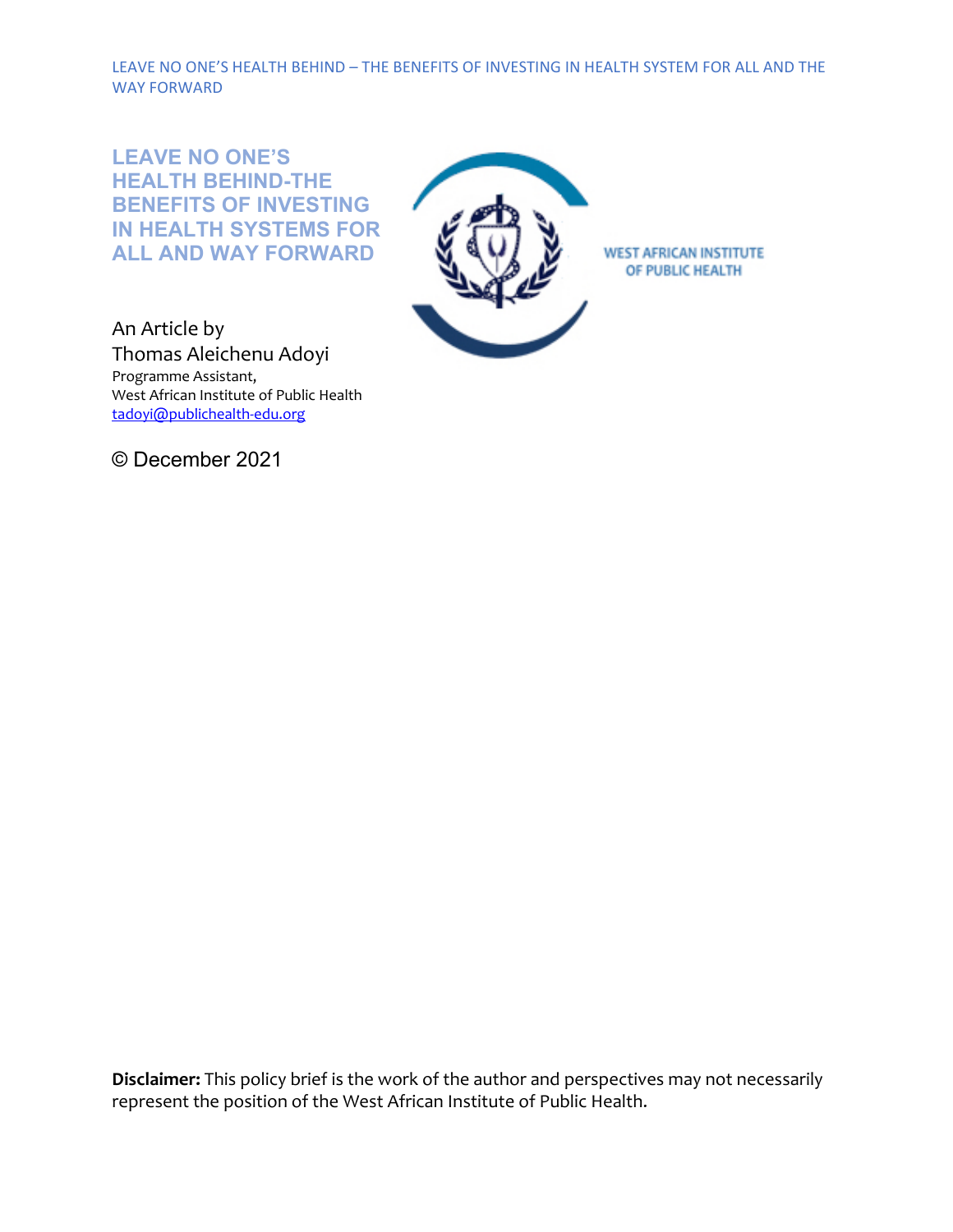# **KEY FACTS:**

- People's happiness and well-being are dependent on their health. Health is a critical enabler and requirement for a person's ability to achieve his or her goals and aspirations, as well as for society to achieve many of its objectives.
- The World Health Organization's Constitution (WHO) was adopted in 1946 declares Health as a fundamental human right of every human being<sup>1</sup>, and that is why it is critical to invest in quality health care, particularly in areas where even the most basic services are lacking.
- Understanding health as a human right imposes a legal obligation on states to provide timely, acceptable, and affordable high-quality health care, as well as the underlying determinants of health, such as clean water, sanitation, food, housing, health-related information and education, and gender equality.<sup>[2](#page-2-1)</sup>
- Universal Health Coverage (UHC) means that everyone has access to high-quality health care when and when they need it, regardless of their financial situation.<sup>[3](#page-2-2)</sup>
- At least half of the world's population lacks access to adequate health care as reported by the WHO and World Bank[4](#page-2-3)
- Every year, almost 100 million individuals are forced into extreme poverty because of out-of-pocket health spending.<sup>[5](#page-2-4)</sup>
- To attain UHC, a focus on enhancing the quality of health services must be prioritized.

# **BACKGROUND:**

Our health, and the health of others we care about, is a daily concern for us as humans. We consider our health to be our most basic and vital asset, regardless of our age, gender, socioeconomic status, or cultural heritage. However, there are some several factors such as housing, financial security, community safety, employment, education, and the environment that hinders one from achieving the highest level of health.

A quarter of the world's population does not have access to basic health care. The cost of health care is predicted to push approximately 100 million people into poverty each year, including 11 million Africans. In Nigeria, Africa's most populous country, however, out-of-

<span id="page-2-0"></span> $\overline{a}$ <sup>1</sup> World Health Organization (WHO). 2017. Human Rights Day 2017[. https://www.who.int/news-room/commentaries/detail/health-is-a-fundamental](https://www.who.int/news-room/commentaries/detail/health-is-a-fundamental-human-right)[human-right.](https://www.who.int/news-room/commentaries/detail/health-is-a-fundamental-human-right) Accessed 10 December 2017

<span id="page-2-1"></span><sup>&</sup>lt;sup>2</sup> World Health Organization (WHO). 2017. Human rights and health. [https://www.who.int/news-room/fact-sheets/detail/human-rights-and](https://www.who.int/news-room/fact-sheets/detail/human-rights-and-health)[health.](https://www.who.int/news-room/fact-sheets/detail/human-rights-and-health) Accessed 29 December 2017

<span id="page-2-2"></span><sup>&</sup>lt;sup>3</sup> World Health Organization, what is Universal Health Coverage? https://www.who.int/news-room/fact-sheets/detail/universal-health-coverage-(uhc). Accessed 16 May 2021.

<span id="page-2-3"></span><sup>4</sup> World Bank and WHO: Half the world lacks access to essential health services, 100 million still pushed into extreme poverty because of health expenses. 2017[. https://www.who.int/news/item/13-12-2017-world-bank-and-who-half-the-world-lacks-access-to-essential-health-services-100-million-still-pushed](https://www.who.int/news/item/13-12-2017-world-bank-and-who-half-the-world-lacks-access-to-essential-health-services-100-million-still-pushed-into-extreme-poverty-because-of-health-expenses)[into-extreme-poverty-because-of-health-expenses.](https://www.who.int/news/item/13-12-2017-world-bank-and-who-half-the-world-lacks-access-to-essential-health-services-100-million-still-pushed-into-extreme-poverty-because-of-health-expenses) Accessed 13 December 2017

<span id="page-2-4"></span><sup>5</sup> 47 Key issues pertaining to the future health workforce are covered in: "Towards a job rich recovery", COM (2012) 173 final, notably in the "Action Plan for the EU Health Workforce", SWD (2012) 93 final.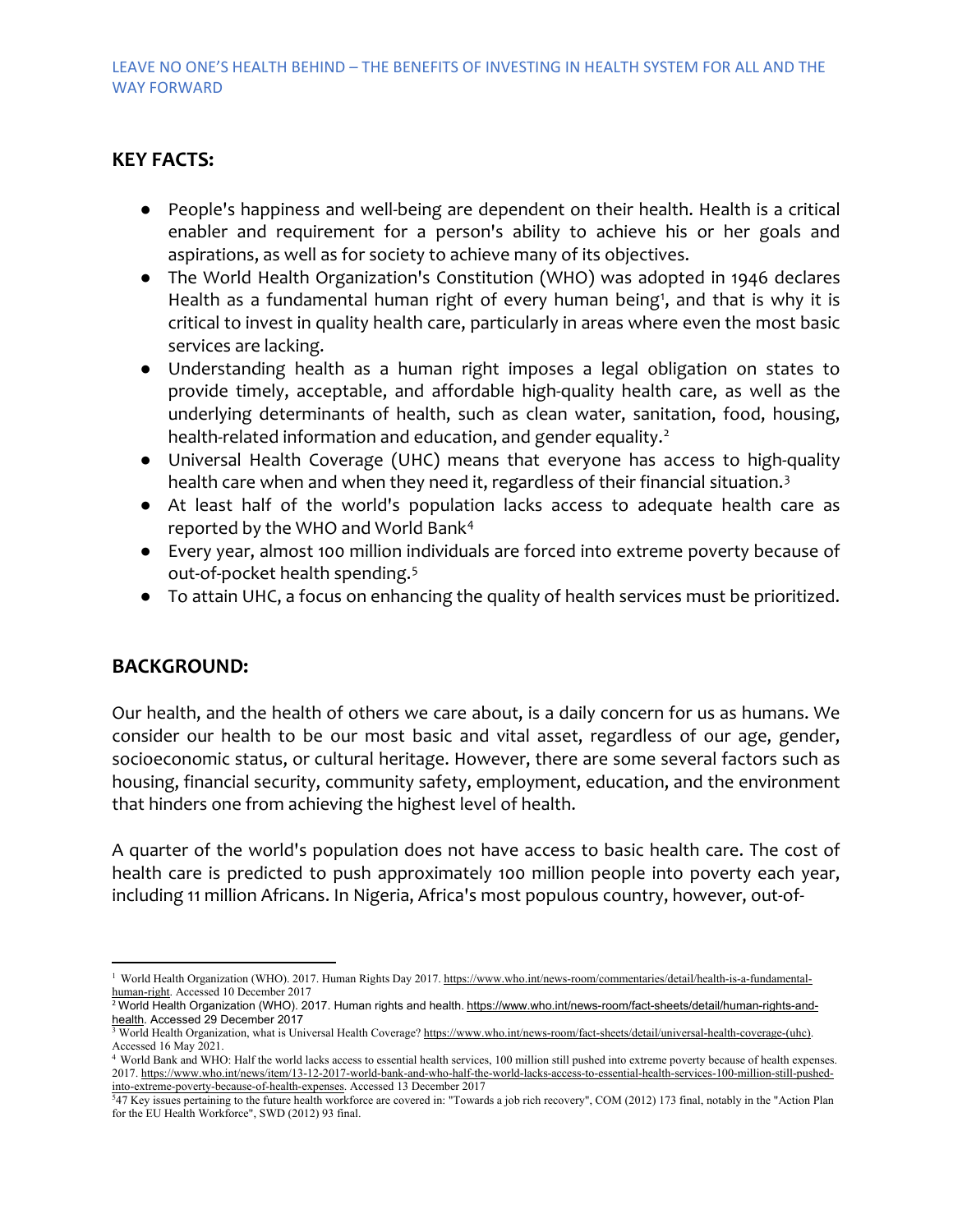pocket health spending accounts for more than 70% of total health spending, compared to 35% in Sub-Saharan Africa. "Millions more are forced to pick between healthcare and other everyday needs like food, clothing, and even a house," according to the report.<sup>[6](#page-3-0)</sup>This led to the introduction and adoption of the Universal Health Coverage in the country.

Universal health coverage attempts to ensure that everyone, no matter where they live, has access to high-quality health care without financial burden. It necessitates reducing healthrelated barriers and enhancing the affordability, accessibility, and quality of health-care systems.<sup>[7](#page-3-1),[8](#page-3-2)</sup> In addition, the Sustainable Development Goals (SDGs) have embraced Universal Health Coverage (UHC) as Target 3.8,<sup>[9](#page-3-3)</sup> with the stated purpose of ensuring that individuals and communities obtain the health services they require without financial hardship. Yet, many countries including Nigeria are still struggling to achieve this goal.

Hundreds of thousands of Nigerians die every year because of a lack of access to highquality health care, which a well-functioning health insurance plan could have ensured at all levels. Many efforts have been made to assure a continuous progress towards UHC by creating and executing health-care policy reforms, but there is still much more that can be done. Initiatives such as free PHC services for all; free maternity services at all public health facilities; health insurance subsidies for the poor, vulnerable, and elderly; development of a health financing strategy that ensures that the entire population is covered with some form of insurance; increase in staff and equipment through the managed equipment service at all levels, and expatriation are all being implemented to increase access and demand for services.

### **WHAT IS UHC?**

UHC usually refers to health-care systems that provide both access to services and financial security, such as avoiding out-of-pocket payments that limit treatment affordability and, ideally, reimbursement for lost productivity due to illness.<sup>[1](#page-3-4)0</sup>

The term "universal health coverage" (or "universal health insurance") refers to both statefunded and government-managed national health systems (or "National Health Insurance

<span id="page-3-0"></span> $\overline{a}$ <sup>6</sup> World Health Organization (WHO). 2019b. *World Health Day 2019*[. https://www.who.int/campaigns/world-health-day/world-health-day-2019.](https://www.who.int/campaigns/world-health-day/world-health-day-2019) Accessed May 19, 2019

<span id="page-3-1"></span><sup>7</sup> World Health Organization (WHO). 2010. *World Health Report. Health Systems Financing: The Path to Universal Health Coverage*[. https://www.who.int/whr/2010/en/.](https://www.who.int/whr/2010/en/) Accessed May 19, 2019.

<span id="page-3-2"></span><sup>8</sup> World Health Organization (WHO). 2019a. *Universal Health Coverage (UHC). Fact Sheet on Universal Health Coverage*[. https://www.who.int/en/news](https://www.who.int/en/news-room/fact-sheets/detail/universal-health-coverage-(uhc))[room/fact-sheets/detail/universal-health-coverage-\(uhc\).](https://www.who.int/en/news-room/fact-sheets/detail/universal-health-coverage-(uhc)) Accessed May 19, 2019. <sup>9</sup> United Nations. Sustainable Development Goals. Goal 3: Ensure healthy lives and promote well-being for all at all ages.

<span id="page-3-3"></span><https://www.un.org/sustainabledevelopment/health/>

<span id="page-3-4"></span><sup>&</sup>lt;sup>10</sup> Preker, A.S., Lindner, M. E., Chernichovsky, D. and Schellekens, O. (2013). Scaling Up Affordable Health Insurance Staying the Course. Washington D.C.: The World Bank.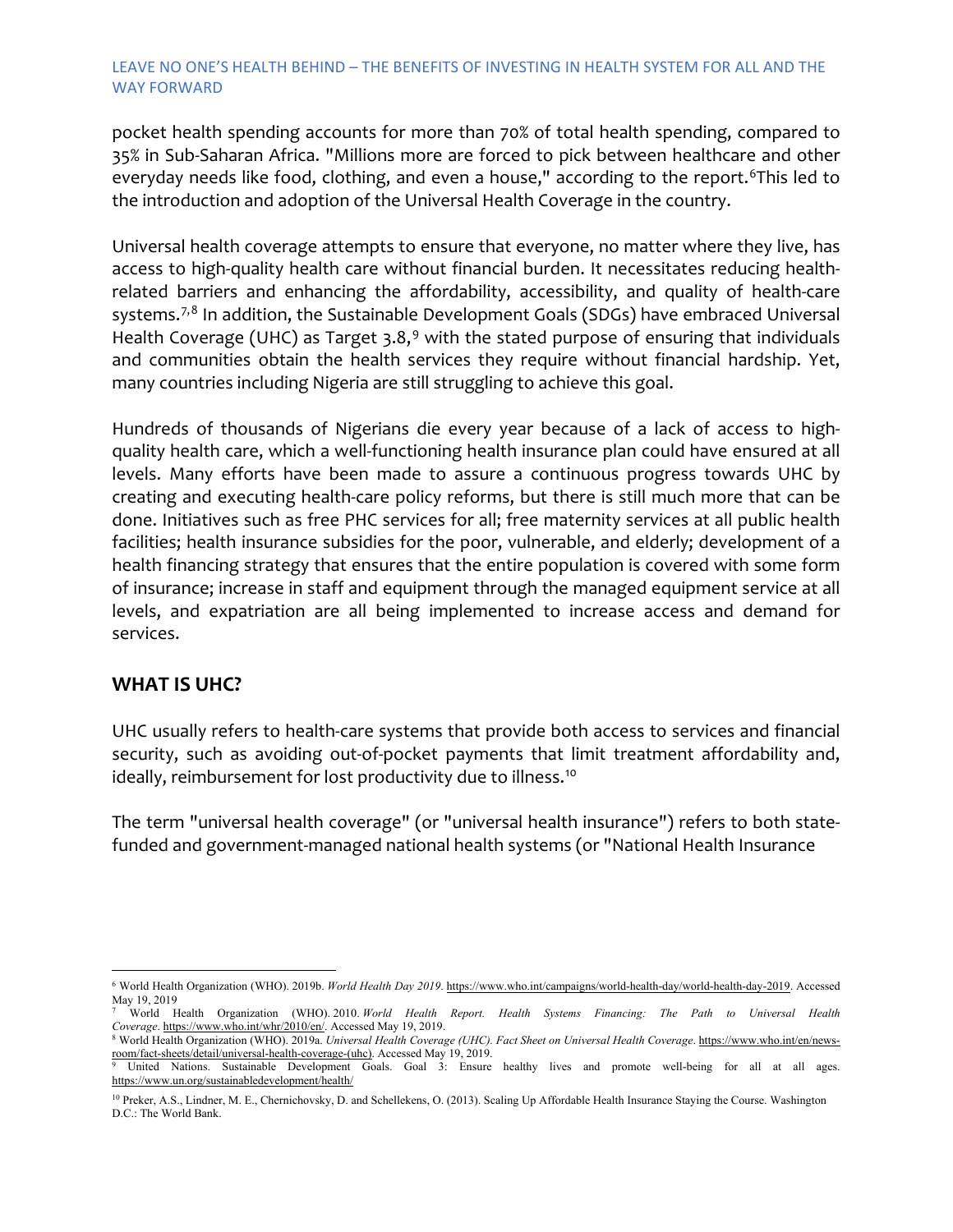models") and systems of Social Health Insurance (SHI), which are generally designed for working people and funded by payroll taxes collected from employers and employees.<sup>[1](#page-4-0)1</sup>

The term can also refer to as When everyone has access to high-quality health care without facing financial hardship, it is known as universal health coverage.<sup>[12](#page-4-1)</sup> It contains two essential elements: the first is about people's utilization of the health care they require, and the second is about the financial implications of doing so.

According to WHO <sup>[1](#page-4-2)3</sup>, UHC concept basically includes 3 key dimensions (figure 1):

- 1. Health-care access: Everyone who needs services, not just those who can afford them, should have access to them.
- 2. Protection from financial risk: People should not go into debt to pay for treatment and care.
- 3. Service quality: services must be adequate and effective.



Figure 1: The three dimensions of UHC

As captured in the Alma-Ata Declaration, primary health care is the foundation of UHC.

To achieve "health for all," the Declaration called for immediate national and international action to boost primary healthcare. Many countries have made universal health coverage (UHC) a national policy goal over the last 15 years. The population covered by pooled funds, the proportion of direct health costs paid by pooled funds, and the health services covered by those funds are the three criteria that are generally used to define UHC goals.<sup>1</sup>

# **STRATEGIC ISSUES:**

In 2005, the 58th World Health Assembly passed a strongly supported resolution encouraging countries to plan for a transition to universal health coverage, and the WHO

<span id="page-4-0"></span> $\overline{a}$ <sup>11</sup> Giedion, U., Alfonso, E. A., and Díaz, Y. (2013). The impact of universal coverage schemes in the developing world: A review of the existing evidence. Washington, D.C.: The World Bank. pp. 2-5.

 $12$  Evans D, Elovainio R, Humphreys G. World Health Report 2010. Health Systems Financing: the path to universal coverage. Geneva: WHO; 2010

<span id="page-4-2"></span><span id="page-4-1"></span><sup>&</sup>lt;sup>13</sup> WHO (2018). Declaration of Alma-Alta. Geneva: WHO[. https://www.who.int/publications/almaata\\_declaration\\_en.pdf](https://www.who.int/publications/almaata_declaration_en.pdf)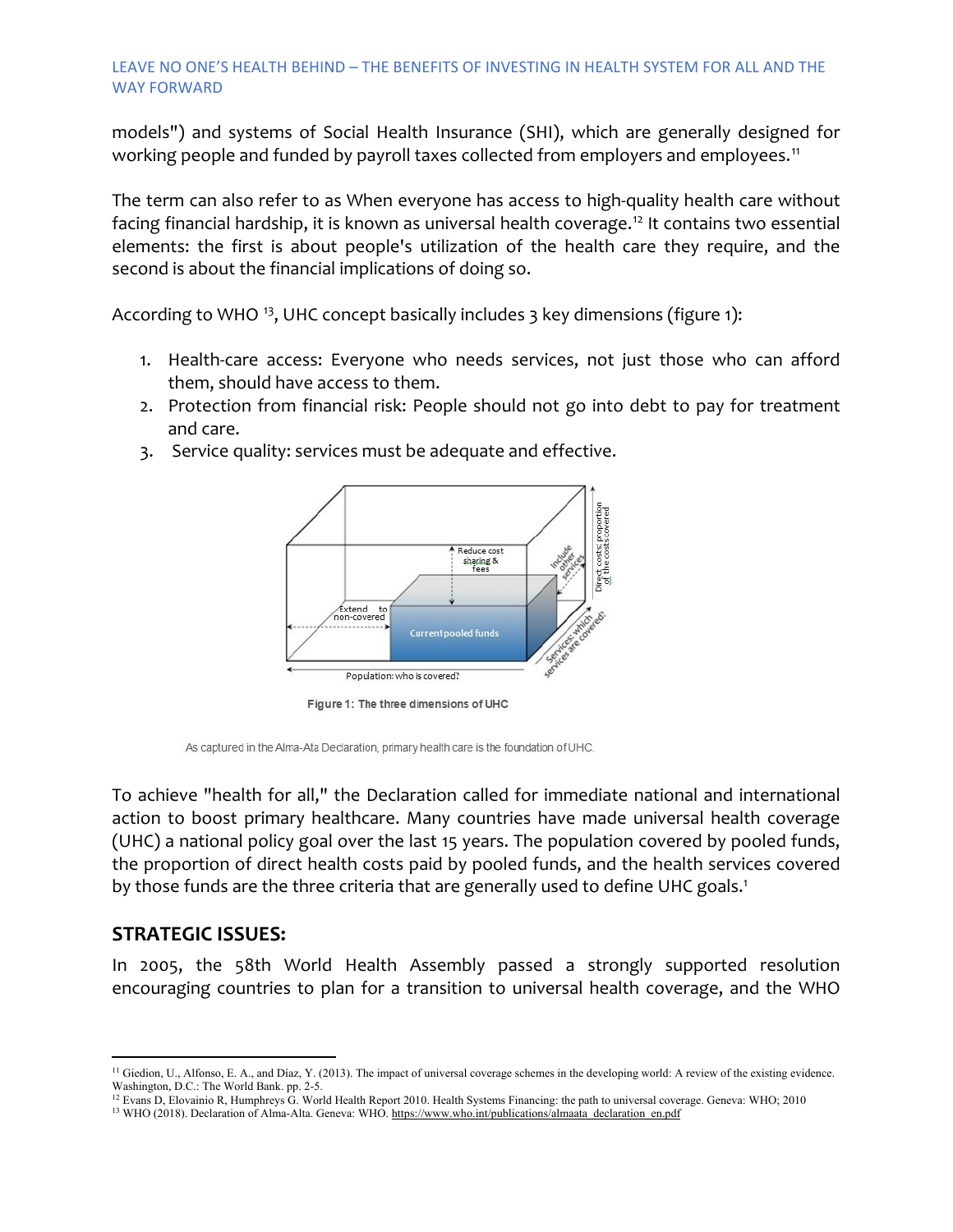World Health Report in 2010 focused on alternative finance options for achieving universal coverage.1

According to the WHO/ World Bank 2017,<sup>[14](#page-5-0)</sup> More than half of the world's population (7.3 billion people) still lacks access to all necessary health care. Over 800 million people (almost 12% of the global population) spend at least 10% of their household budget on out-of-pocket medical expenses. Health consumes a quarter or more of about 180 million people's family budgets. This population is growing at a pace of over 5% per year, with women bearing the brunt of the burden.

[E](#page-5-1)[ve](#page-5-2)ry health system has recognized universal health coverage (UHC) as a top priority aim.<br><sup>[1](#page-5-1)5,[16](#page-5-2)</sup> The World Health Organization (WHO) has repeatedly urged its member nations to develop pooled prepaid health-care financing systems that promote access to high-quality care while also protecting households from the catastrophic consequences of out-of-pocket (OOP) health-care costs.<sup>[17](#page-5-3),[18](#page-5-4)</sup> The United Nations<sup>[1](#page-5-5)9</sup>has also backed this call.

The universal health coverage encourages government to deliver services based on the principles of the human rights, equity and need. However, Nigeria's progress toward universal health coverage (UHC) has been gradual, with citizens suffering significant out-ofpocket medical costs and wasteful government spending.

The country's health finance environment is marked by poor and extremely inefficient public health spending, as well as excessive out-of-pocket spending by individuals, with households currently covering 77.5 percent of overall healthcare costs. Furthermore, the country's health system continues to perform poorly, with resources further pressured by the COVID-19 pandemic and a fast-decreasing economy, all of which have harmed access to, availability of, and delivery of important healthcare services.

UHC also has a wide range of societal benefits, including greater access to health services and better health outcomes, as well as financial protection from health-care expenses, economic growth, poverty reduction, and the support of political stability. According to report by UNICEF stated that Individual health outcomes are improved, and families and communities are healthier and happier because of UHC[.20](#page-5-6)

<span id="page-5-0"></span> $\overline{a}$ <sup>14</sup> Etienne CF. Investing in universal health in the Americas. Rev Panam Salud Publica. 2018;42: e90. https://doi.org/10.26633/RPSP.2018.90

<sup>&</sup>lt;sup>15</sup> Garrett L, Chowdhury AMR, Pablos-Méndez A. All for universal health coverage. Lancet. 2009; 374:1294-9.

<span id="page-5-2"></span><span id="page-5-1"></span><sup>&</sup>lt;sup>16</sup> Mills A, Ally M, Goudge J, Gyapong J, Mtei G. Progress towards universal coverage: the health systems of Ghana, South Africa and Tanzania. Health Policy Plan. 2012;27 suppl 1: i4–12.<br><sup>17</sup> World Health Organization. Sustainable health financing, universal coverage and social health insurance. Geneva: World Health Organization; 2005.

<span id="page-5-3"></span>

<sup>&</sup>lt;sup>18</sup> WHO. WHO | World Health Report 2013: research for universal health coverage. Geneva: World Health Organization; 2013.

<span id="page-5-5"></span><span id="page-5-4"></span><sup>&</sup>lt;sup>19</sup> United Nations' General Assembly. Global Health and Foreign policy. Agenda item 123. The Sixty-seventh session (A/67/L.36). New York: United Nations; 2012.

<span id="page-5-6"></span><sup>&</sup>lt;sup>20</sup> UNICEF (2016) Thematic paper: Accelerating progress towards universal health coverage for women and children in South Asia, East Asia and the Pacific. Accessed on 16 May 2021.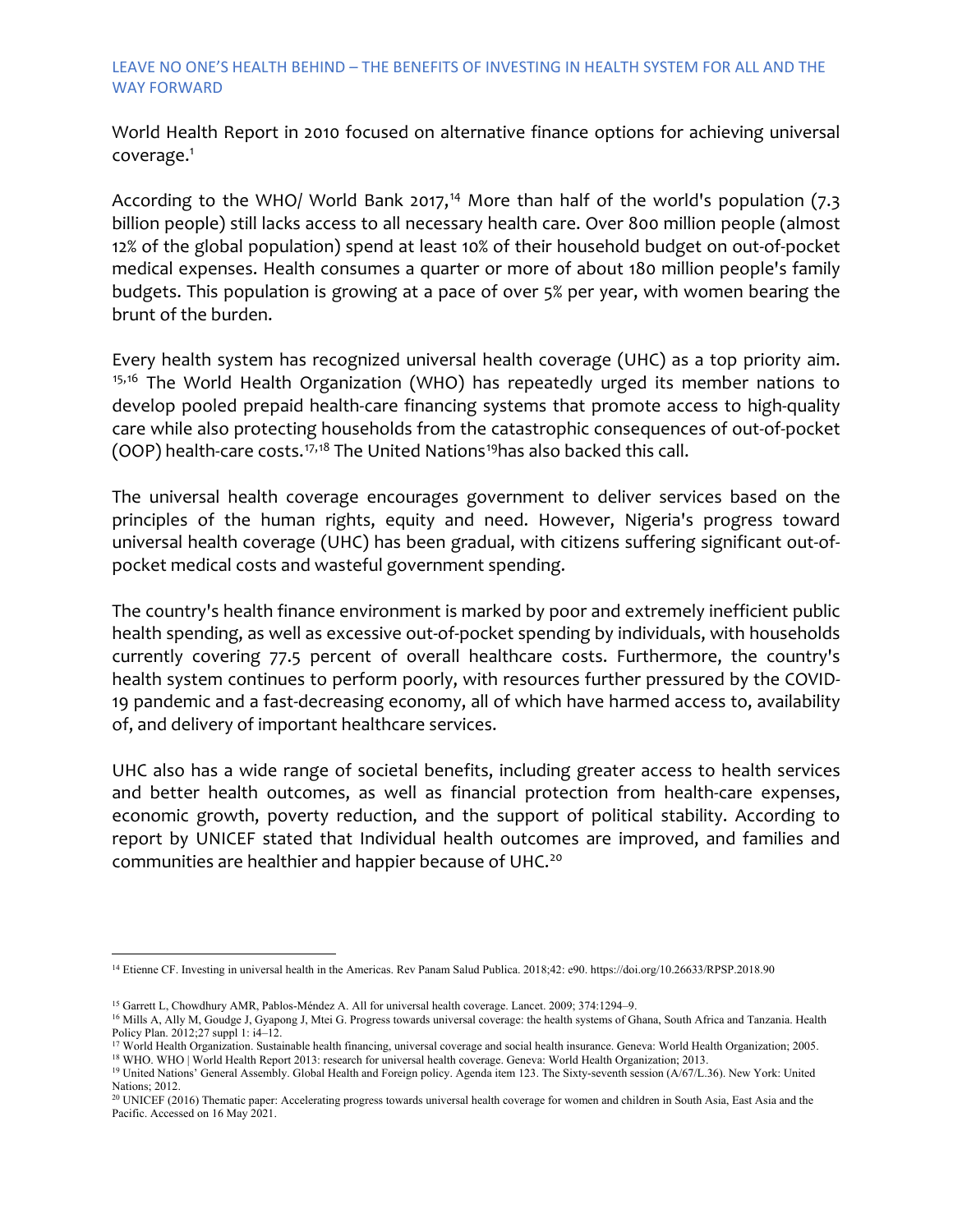Investing in one's health pays off handsomely in the long run. For every ten percent increase in life expectancy, economies can expect an increase in yearly growth of 0.3 to 0.4 percent.<sup>[21](#page-6-0)</sup> In addition, UHC improves economic and social security by improving health and lowering the financial cost of illness (loss of productivity and income). Families can repurpose funds formerly spent on healthcare to meet other household requirements such as food, education, housing, and savings.<sup>[22](#page-6-1)</sup>

The Universal Health Council fosters collaboration and accountability between the government and its residents. Making progress on UHC would show bold leadership in addressing the COVID-19 crisis and future health needs.

### **WHY IS INVESTING IN HEALTH FOR ALL IS VITAL FOR UHC?**

Investing in the health system not only saves lives, but it also has a significant economic impact. The linkages between health, development, and economic growth have been well established, with a large body of research demonstrating the advantages of higher health investment for long-term human development, economic growth, and population wellbeing. Evidence also shows that greater health outcomes and healthier populations lead to increased productivity and, as a result, improved economic outcomes. $^{23}$  $^{23}$  $^{23}$ 

The European Commission 2014 describes investing in health as:

- Investing in sustainable health systems which incorporates new changes aimed at boosting cost-efficiency and matching fiscal reduction aims with the provision of adequate public services.
- Investing in peoples' health as human capital serves to promote population health and employability, making active employment programs more successful, ensuring adequate livelihoods, and contributing to growth.
- Investing in reducing health inequalities contributes to social cohesiveness and reverses the vicious cycle of poor health that causes and is exacerbated by poverty and isolation.<sup>[24](#page-6-3)</sup>

 $\overline{a}$ 

<span id="page-6-0"></span><sup>&</sup>lt;sup>21</sup> World Health Organization (2001), Investing in health: A Summary of the Findings of the Commission on Macroeconomics and Health, WHO, Geneva. Accessed on 16 May 2021

<sup>22</sup> World Health Organization (2018) Non-Communicable Diseases (NCDs) Bangladesh Country Profile Accessed 16 May 2021.

<span id="page-6-3"></span><span id="page-6-2"></span><span id="page-6-1"></span><sup>23</sup> Etienne CF. Investing in universal health in the Americas. Rev Panam Salud Publica. 2018;42: e90. https://doi.org/10.26633/RPSP.2018.90

<sup>24</sup> European Commission. 2014. Investments in Health: Policy Guide for the European Structural and Investment Funds (ESIF) 2014 –

<sup>202</sup>[0.https://ec.europa.eu/health/sites/default/files/health\\_structural\\_funds/docs/esif\\_guide\\_en.pdf.](https://ec.europa.eu/health/sites/default/files/health_structural_funds/docs/esif_guide_en.pdf) Accessed March 2014